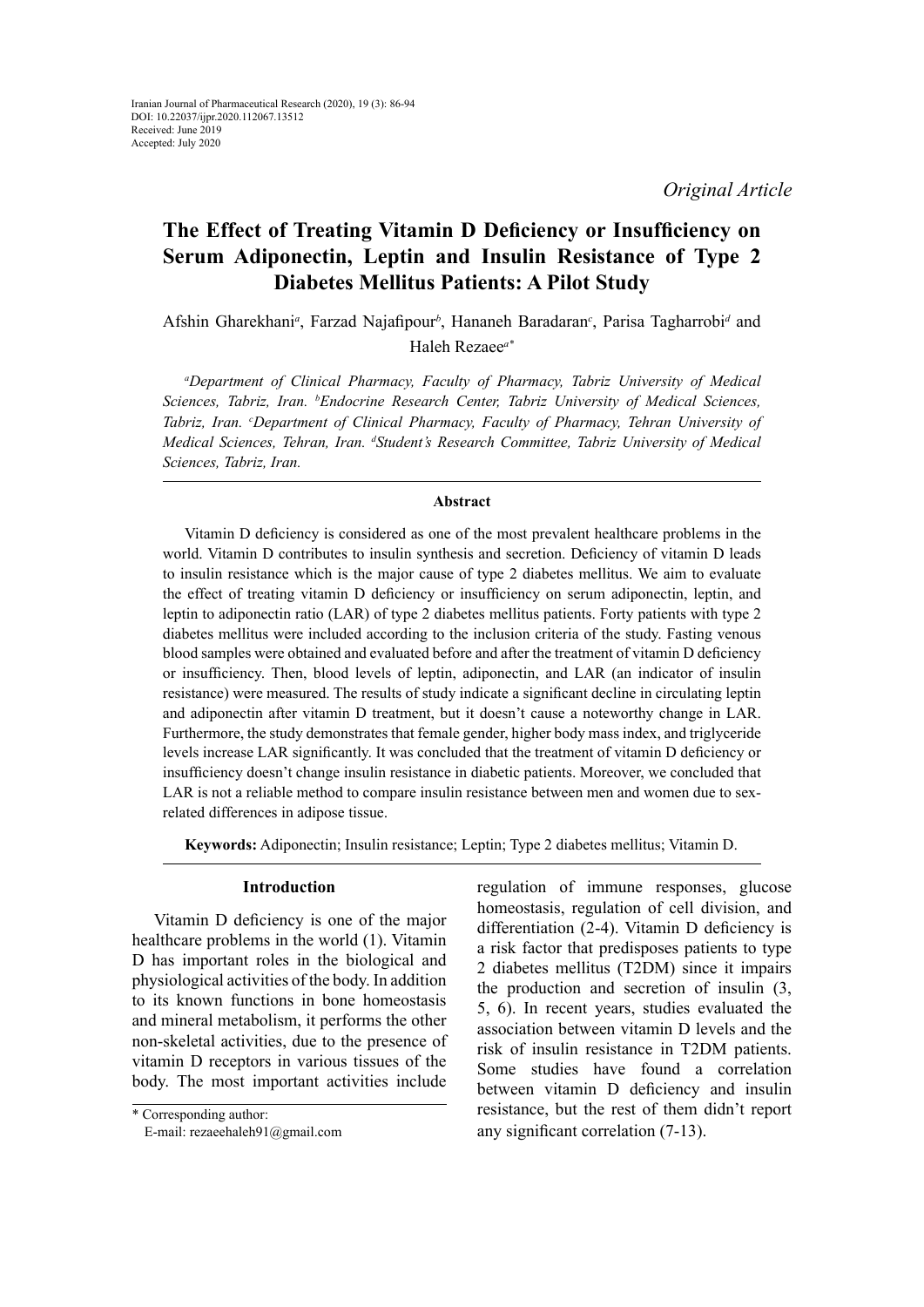There are different methods for assessment of insulin resistance, which in turn have their advantages and disadvantages. The gold standard method is Hyperinsulinemic Euglycemic Glucose Clamping (HEGC) method which was developed by DeFronzo *et al*. in 1979 (14). HEGC method was very difficult, costly, and time-consuming, so it wasn't suitable for clinical settings. After that, the minimal model of a frequently sampled intravenous glucose tolerance test (FSIVGTT) was introduced as an alternative for HEGC. FSIVGTT was simpler than the HEGC method but it wasn't suitable for large scales, too (15, 16). Consequently, researchers introduced new indirect methods, which were suitable for clinical settings and researches, including; Homeostatic Model Assessment of Insulin Resistance (HOMA-IR) and Quantitative Insulin Sensitivity Check Index (QUICKI) (17). Recently, several studies reported that HOMA-IR has some limitations in predicting insulin resistance in certain populations (18, 19), therefore two adiponectin-based methods were developed; the HOMA corrected by adiponectin (HOMA-AD) and leptin to Adiponectin ratio (LAR) (20, 21). Leptin and adiponectin are two peptide hormones derived from adipocytes. Leptin reflects the total body fat and it controls energy balance by increasing energy consumption and reducing food intake. Adiponectin is an anti-inflammatory and anti-atherogenic factor that has positive effects on the cardiovascular system and prevents insulin resistance. In obese patients, leptin serum levels and resistance to the effects of leptin increase. On the other hand, adiponectin concentration decreases in metabolic syndrome and T2DM. Leptin and adiponectin alterations in T2DM influences the adipose tissue function and increases insulin resistance. According to the results of studies, LAR has a similar sensitivity for insulin resistance measurement compared to the gold standard method (HEGC), moreover it predicts the cardiovascular risk better than the former indices (22-30).

Most of the studies, which evaluated the insulin resistance and vitamin D deficiency correlation, used the HOMA-IR method for measuring insulin resistance (7-12). So, the role of treating vitamin D deficiency on insulin

resistance hasn not yet been proven using sensitive indices such as the LAR method. Thus, we aim to evaluate the effect of vitamin D deficiency or insufficiency treatment on serum adiponectin, leptin, and LAR in T2DM patients.

#### **Experimental**

### *Material*

Leptin enzyme-linked immunosorbent assay (ELISA) kits were purchased from Mediagnost, Germany (Reference range of kit: 0.28-9.60 ng/mL for men and 2.10-28 ng/ mL for women), also, Adiponectin ELISA kits were purchased from the same company (Reference range of kit:2.00-13.90 µg/mL for men and  $4.00-19.40 \mu$ g/mL for women). Vitamin D3 ELISA kit was bought from IDS, England.

#### *Methods*

This before-after study was performed in the Endocrinology Clinic of the Tabriz University of Medical Sciences from April 7 to July 16 of 2016 and a total number of 40 patients were evaluated. We included 18-70 years old patients with  $7 < HbA1C < 8%$  and vitamin D blood levels <30 ng/mL. the pregnant and breastfeeding women, the patients who had severe comorbidities (*e.g.* malignancies, renal failure, liver failure, decompensated heart failure, infections, neurologic and autoimmune disease) and the individuals, who had received vitamin D supplementation within 3 months, were excluded from the study. The patients were categorized into three groups based on the severity of vitamin D deficiency (Table 1) (31).

Ten milliliter of fasting venous blood samples were obtained and centrifuged for 10 min at 3000 rpm, within 30 min from sampling. The serum was separated and stored at -20 centigrade until the time of leptin, adiponectin, and vitamin D levels analysis.

**Table 1.** Classification of patients based on vitamin D levels. **Table 1.** Classification of patients based on vitamin D levels.

| <b>Definition</b> | Vitamin D serum levels (ng/mL) |  |  |
|-------------------|--------------------------------|--|--|
| Insufficiency     | 20-29.99                       |  |  |
| Deficiency        | 10-19.99                       |  |  |
| Severe Deficiency | Below 10                       |  |  |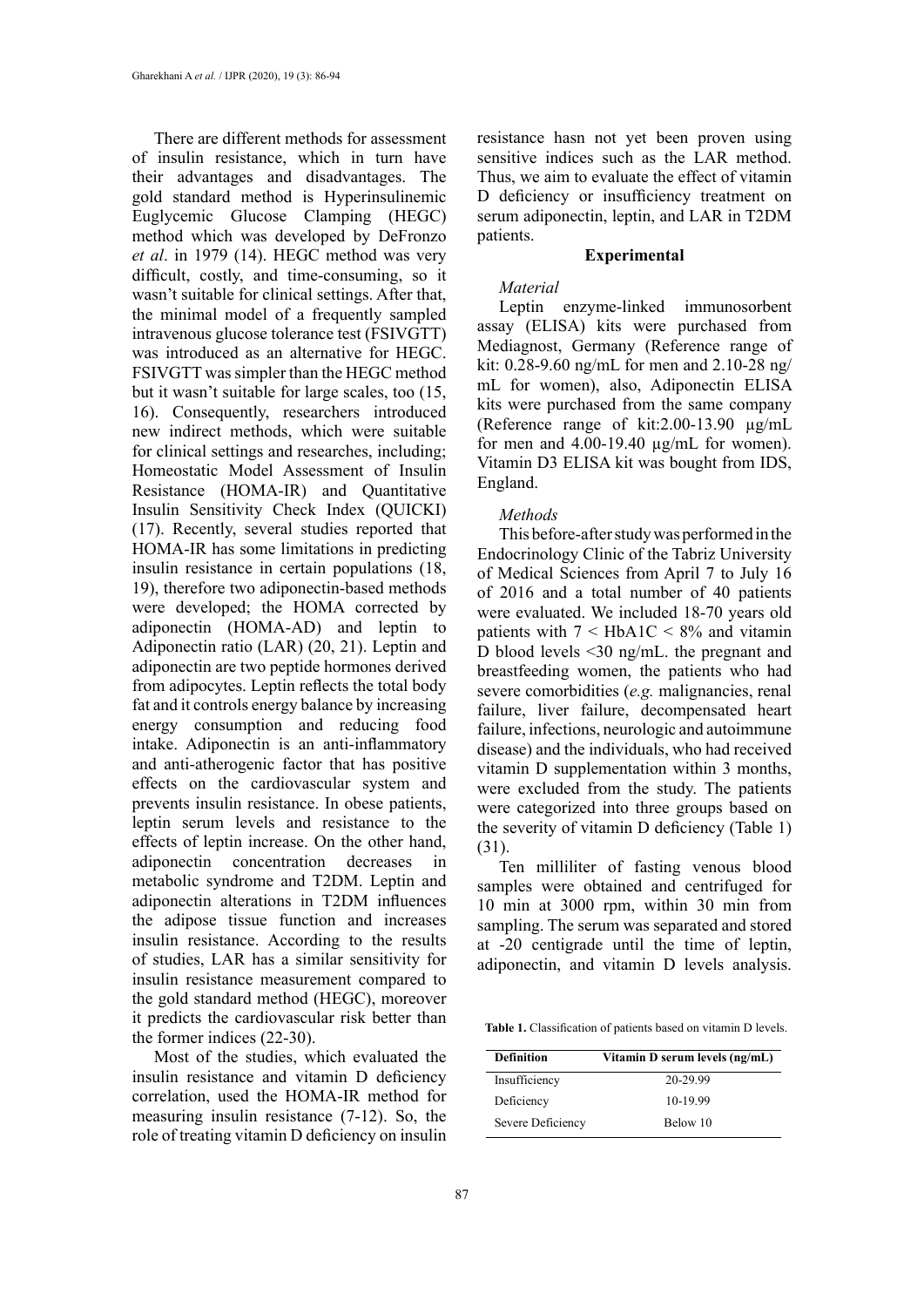The patients received 50000 international units (IU) vitamin D3 orally per week for eight weeks and then, leptin, adiponectin, and vitamin D levels were measured again (31). Finally, the insulin resistance value was calculated via dividing the numerical value of serum leptin levels (expressed in ng/mL) by serum adiponectin levels (expressed in µg/ mL) for each patient. The effect of vitamin D supplementation on LAR was reported as the primary outcome of the study and the effects of gender, age, body mass index (BMI), HbA1c, triglyceride (TG), fasting blood glucose (FBS) on LAR, were considered as secondary outcomes.

All statistical analyses were carried out using SPSS version 16.0 (SPSS, Inc., Chicago, IL, USA). Categorical data were reported as number and percentage, whereas continuous data were expressed as mean  $\pm$  standard deviation (SD). The distribution normality of continuous variables was investigated using quantile normal plot, normal probability plot, and Shapiro-Wilk test. The paired *t*-test or Wilcoxon matched-pairs signed-rank test was used to compare differences within the groups. In addition, considering wide variation in serum level of vitamin D and LAR during the study period, to estimate the time trend changes in intervention effect and including possible effects of covariates, we also fitted a population-averaged panel-data model by using generalized estimation equation (GEE) with autoregressive one correlation structure to account for within-group correlation structure of the individuals. *P*-value of less than 0.05 was considered as statistically significant.

# *Ethical approval*

This clinical trial was approved by the ethics committee of Tabriz University of Medical Sciences (ethical code: TBZMED.REC.1394.942 and IRCT code: IRCT2015070623083N1). All procedures performed in the study involving human participants were in accordance with the ethical standards of Tabriz University of Medical Sciences and with the 1964 Helsinki declaration and its later amendments or comparable ethical standards.

### *Informed consent*

Informed consent was obtained from all the individual participants included in the study.

# **Results**

Forty-three patients with T2DM were assigned in the study, three patients discontinued intervention and finally, forty patients (twenty males and twenty females) were included in the final analysis (Figure 1). The demographic information and paraclinical characteristics of the included patients are listed in Tables 2. In our study, most of the patients (47%) were overweighted, 15% were obese, 12% were very obese, 3% were morbidly obese and only 23% of patients had normal BMI.

Forteen patients had vitamin D deficiency and twenty-six had vitamin D insufficiency. None of them were severely deficient. A total number of five patients had renal disease, three of them had a history of cardiovascular disease, three of them had eye problems and one patient had a thyroid disorder.

The results of the Wilcoxon test, which shows the comparison of leptin, adiponectin, vitamin D levels, and insulin resistance, before and after our intervention, are summarized in Table 3.

 $\overrightarrow{F}$  characteristics of patients. **Table 2.** Demographic information and baseline paraclinical

| Parameter                 | $Mean \pm SD$            |  |  |
|---------------------------|--------------------------|--|--|
|                           | (range: minimum-maximum) |  |  |
| Age (year)                | $55.37 \pm 10.59$        |  |  |
|                           | (range: 29-70)           |  |  |
|                           | $165.22 \pm 9.94$        |  |  |
| Height (cm)               | $(range: 140-181)$       |  |  |
|                           | 78.70±14.32              |  |  |
| Weight (kg)               | $(range: 54-120)$        |  |  |
|                           | $28.90 \pm 5.22$         |  |  |
| BMI (kg/m <sup>2</sup> )  | $(range: 20.76-46.87)$   |  |  |
| $HDL$ (mg/dL)             | $49.55 \pm 11.96$        |  |  |
| Cholesterol total (mg/dL) | $158.45 \pm 32.12$       |  |  |
| $TG$ (mg/dL)              | $151.25 \pm 79.06$       |  |  |
| HbAlc $(\%)$              | $7.21 \pm 0.63$          |  |  |
| FBS(mg/dL)                | $146.02 \pm 43.04$       |  |  |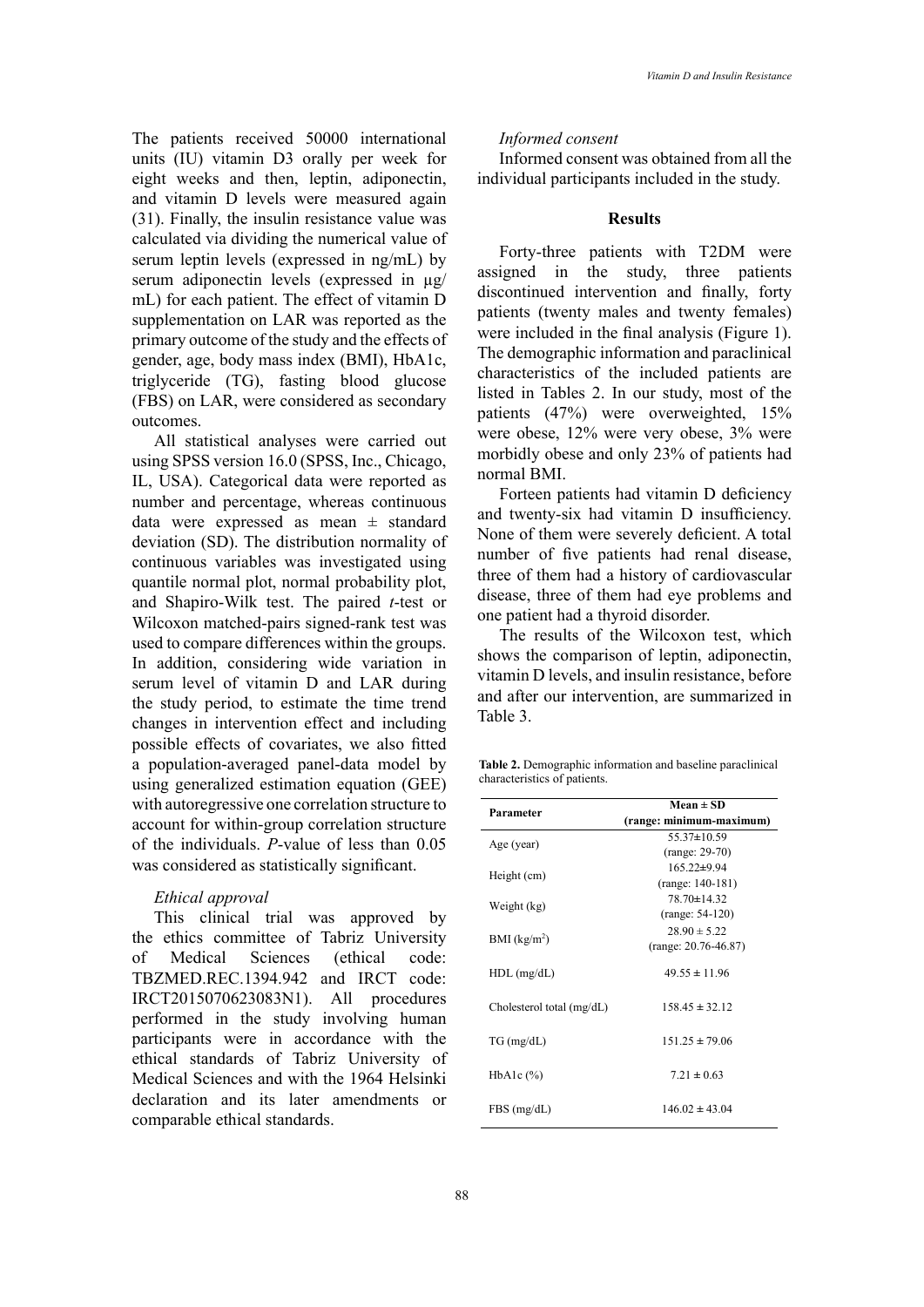

**Figure 1.** Flow diagram of assigned patients.



Levels of vitamin D after treatment (ng/mL)

Figure 2. Distribution plot representing the correlation between vitamin D levels and insulin resistance, after treating vitamin D deficiency. Each ◦ represents each patient's insulin resistance and vitamin D levels.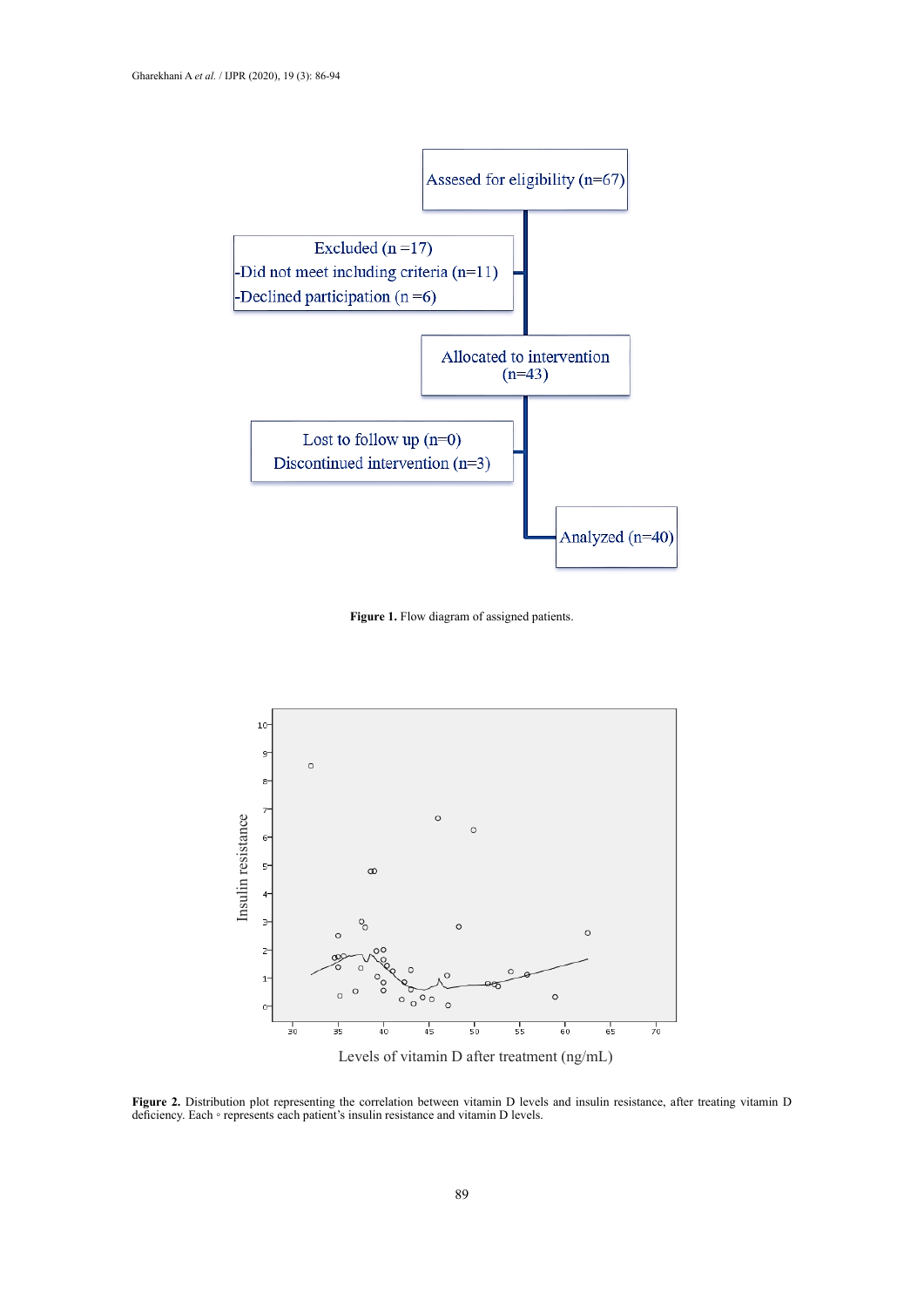| Variable                 | <b>Before vitamin D Supplementation</b> | After vitamin D supplementation | P-value |
|--------------------------|-----------------------------------------|---------------------------------|---------|
| Leptin (ng/mL)           | $22.42 \pm 17.28$                       | $19.44 \pm 15.46$               | < 0.001 |
| Adiponectin (µg/mL)      | $17.30 \pm 10.48$                       | $14.34 \pm 9.61$                | 0.001   |
| Insulin Resistance (LAR) | $1.72 \pm 1.63$                         | $1.85 \pm 1.90$                 | 0.361   |
| Vitamin D Levels (ng/mL) | $22.31 \pm 4.20$                        | $42.97 \pm 7.20$                | 0.001   |

After treatment, leptin, adiponectin, and vitamin D levels show significant differences compared to the baseline values  $(P < 0.05)$  but there isn't any significant change in insulin resistance  $(P = 0.36)$ .

The distribution plot of vitamin D levels and insulin resistance demonstrates a lack of correlation between two variables after the treatment (Figure 2). As it is obvious, the insulin resistance has been fixed between 0 to 3 in almost all patients, and there are a few participants with higher levels of insulin resistance.

The GEE test results reveal that the leptin serum levels and insulin resistance are approximately 17 ng/mL and 2 units lower in men than women, respectively (Table 4). The age parameter illustrates 0.483 ng/mL increment in leptin serum levels per year, also, it reveals 0.454 ng/mL/year increment in adiponectin serum levels. In addition, the results demonstrate that a 1 point BMI increment raises leptin levels by 1.431 ng/ mL and increases insulin resistance about 0.1 units. Furthermore, 1 ng/mL rise in vitamin D levels decreases leptin serum levels by 0.13 ng/mL, and reduces adiponectin serum levels by 0.163 ng/mL. Finally, as it is mentioned in Table 4, 1 mg/dL increment in TG serum levels decreases adiponectin levels by 0.51 ng/mL; however, it raises insulin resistance by 0.007 units.

# **Discussion**

The principal pathophysiological feature of T2DM is the dysfunction of beta cells which is widely associated with obesity, metabolic syndrome, and insulin resistance. In addition, it seems that vitamin D deficiency contributes to insulin resistance and predisposes patients to T2DM (5). A study by Taheri *et al.* on 100 diabetic and 100 nondiabetic individuals, showed that vitamin D deficiency was more prevalent in diabetic patients (82.1% in diabetic and 75.6% in non-diabetic patients) (32). Furthermore, in another study, Bachali *et al.* revealed that levels of vitamin D in diabetic individuals were lower than non-diabetic individuals (2). Several studies evaluated the effects of vitamin D supplementation on glycemic indexes *e.g.* FBS, HbA1C, and insulin resistance, but they obtained contradicting results due to the differences in study design and interventions (7, 33-35).

According to this controversy, we designed a study to evaluate the effect of vitamin D supplementation and also other suspected variables on leptin, adiponectin, and LAR. Our study indicated that treating vitamin D deficiency or insufficiency has a significant effect on serum levels of leptin and adiponectin, but does not have a meaningful effect on LAR. It may be because of the limited range of variation in vitamin D levels (30-65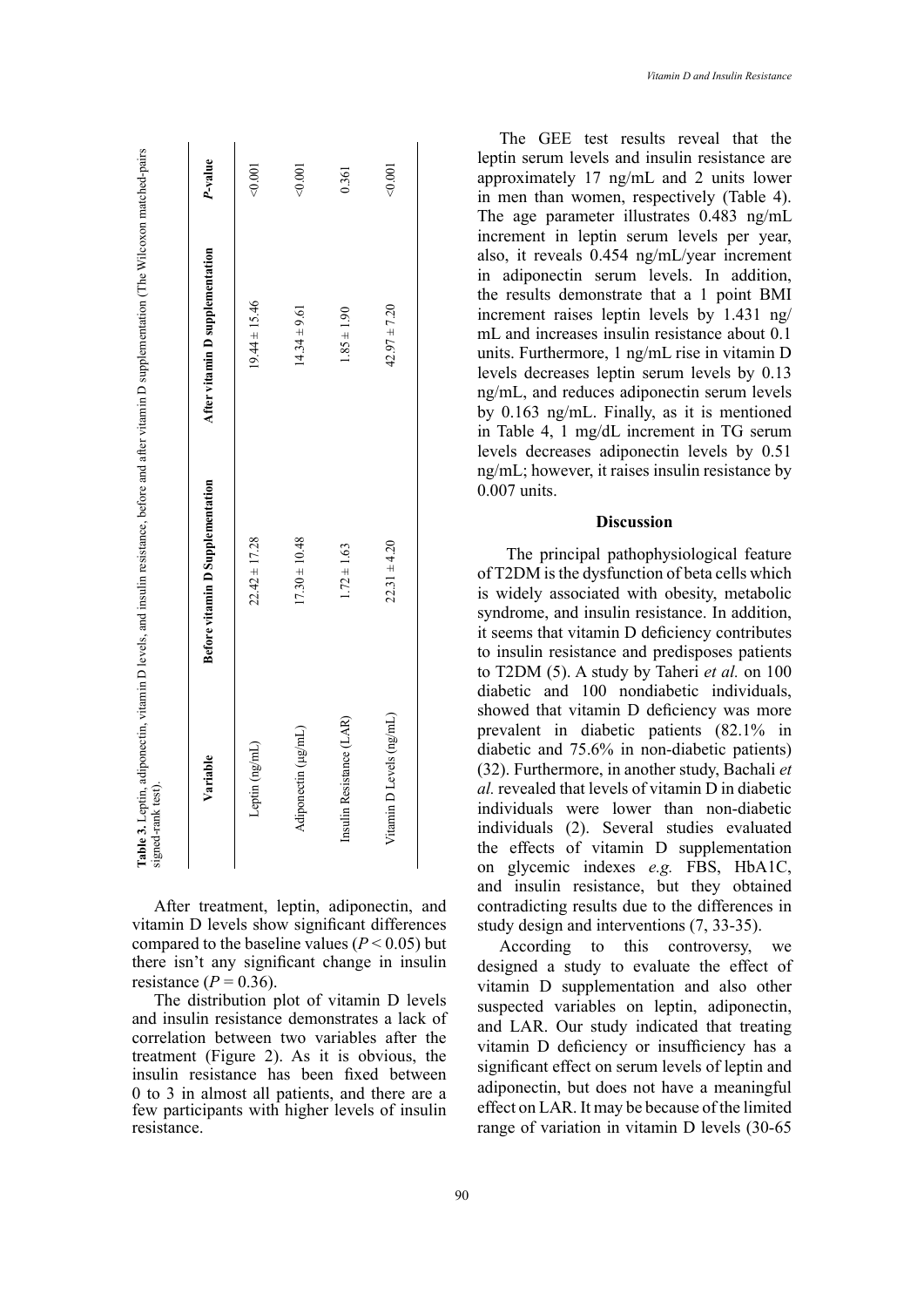| Variable   | Variable                  | Degree of<br>freedom | Wald<br>statistic | <b>Estimated</b><br>standard error | <b>Estimated impact</b><br>coefficient $(\beta)$ | $P$ -value |
|------------|---------------------------|----------------------|-------------------|------------------------------------|--------------------------------------------------|------------|
| Gender     | Leptin                    | $\mathbf{1}$         | 22.55             | 3.56                               | $-16.92$                                         | < 0.001    |
|            | Adiponectin               | 1                    | 1.58              | 3.05                               | 3.84                                             | 0.208      |
|            | <b>Insulin Resistance</b> | $\mathbf{1}$         | 20.78             | 0.43                               | $-1.98$                                          | < 0.001    |
| Age        | Leptin                    | 1                    | 19.18             | 0.11                               | 0.48                                             | < 0.001    |
|            | Adiponectin               | 1                    | 22.04             | 0.09                               | 0.45                                             | < 0.001    |
|            | <b>Insulin Resistance</b> | 1                    | 0.57              | 0.01                               | 0.01                                             | 0.449      |
| <b>BMI</b> | Leptin                    | 1                    | 13.03             | 0.39                               | 1.43                                             | < 0.001    |
|            | Adiponectin               | 1                    | 0.86              | 0.33                               | 0.31                                             | 0.354      |
|            | <b>Insulin Resistance</b> | $\mathbf{1}$         | 9.15              | 0.03                               | 0.09                                             | 0.002      |
| <b>FBS</b> | Leptin                    | 1                    | 2.20              | 0.04                               | $-0.07$                                          | 0.138      |
|            | Adiponectin               | 1                    | 1.37              | 0.04                               | $-0.05$                                          | 0.242      |
|            | <b>Insulin Resistance</b> | $\mathbf{1}$         | 0.28              | 0.01                               | 0.01                                             | 0.592      |
| TG         | Leptin                    | $\mathbf{1}$         | 3.23              | 0.02                               | 0.03                                             | 0.072      |
|            | Adiponectin               | $\mathbf{1}$         | 12.41             | 0.01                               | $-0.05$                                          | < 0.001    |
|            | <b>Insulin Resistance</b> | 1                    | 5.285             | .0032                              | 0.01                                             | 0.022      |
| HbA1C      | Leptin                    | 1                    | 1.27              | 1.31                               | 1.47                                             | 0.259      |
|            | Adiponectin               | $\mathbf{1}$         | 0.92              | 1.15                               | 1.11                                             | 0.336      |
|            | <b>Insulin Resistance</b> | 1                    | 0.07              | 0.12                               | 0.03                                             | 0.785      |
| Vitamin D  | Leptin                    | $\mathbf{1}$         | 20.81             | 0.02                               | $-0.13$                                          | < 0.001    |
|            | Adiponectin               | $\mathbf{1}$         | 17.36             | 0.04                               | $-0.16$                                          | < 0.001    |
|            | <b>Insulin Resistance</b> | 1                    | 2.85              | 0.01                               | 0.01                                             | 0.091      |

Table 4. The results of the generalized estimation equation (GEE) test for evaluating the effects of predictor variables on leptin, adiponectin and insulin resistance.

ng/mL) according to the goal of therapy in this study. Thus, it seems possible to achieve a correlation between serum vitamin D and insulin resistance by a wider range of vitamin D serum levels. Our study confirms the results of a recent study which was conducted by Gulseth *et al.* and used the gold standard method of insulin resistance measurement (HEGC) for evaluating the consequences of vitamin D supplementation on insulin resistance. In this study, 62 diabetic patients were included and divided into control and intervention groups. The intervention group received a single oral dose of 400000 IU vitamin D3 then were evaluated after 6 months. The study found that this kind of vitamin D administration doesn't improve insulin resistance (13). In the study of Patel *et al.* the participants (T2DM patients with vitamin D levels <25 ng/mL) were randomly divided into two groups. The first group received 400 IU/day and the second

group received 1200 IU of vitamin D per day for four months. At the end of the fourth month, their insulin resistance was measured through the QUICKI method. This study failed to find any relation between receiving vitamin D supplements and controlling glucose levels of T2DM patients. Notably, the mean serum levels of vitamin D in the participants did not reach the normal levels (36). In another study, Heshmat *et al.* included 42 diabetic patients and found that there isn't a correlation between vitamin D supplement injection and insulin resistance. This study focused on the calciumdependent insulin secretion and concluded that concomitant use of vitamin D and calcium supplement could change the results  $(37)$ . On the other hand, in the study of Baziar *et al.* prescribing vitamin D supplements for type 2 diabetic patients led to a significant reduction in insulin resistance level. In their study, 81 participants were divided into two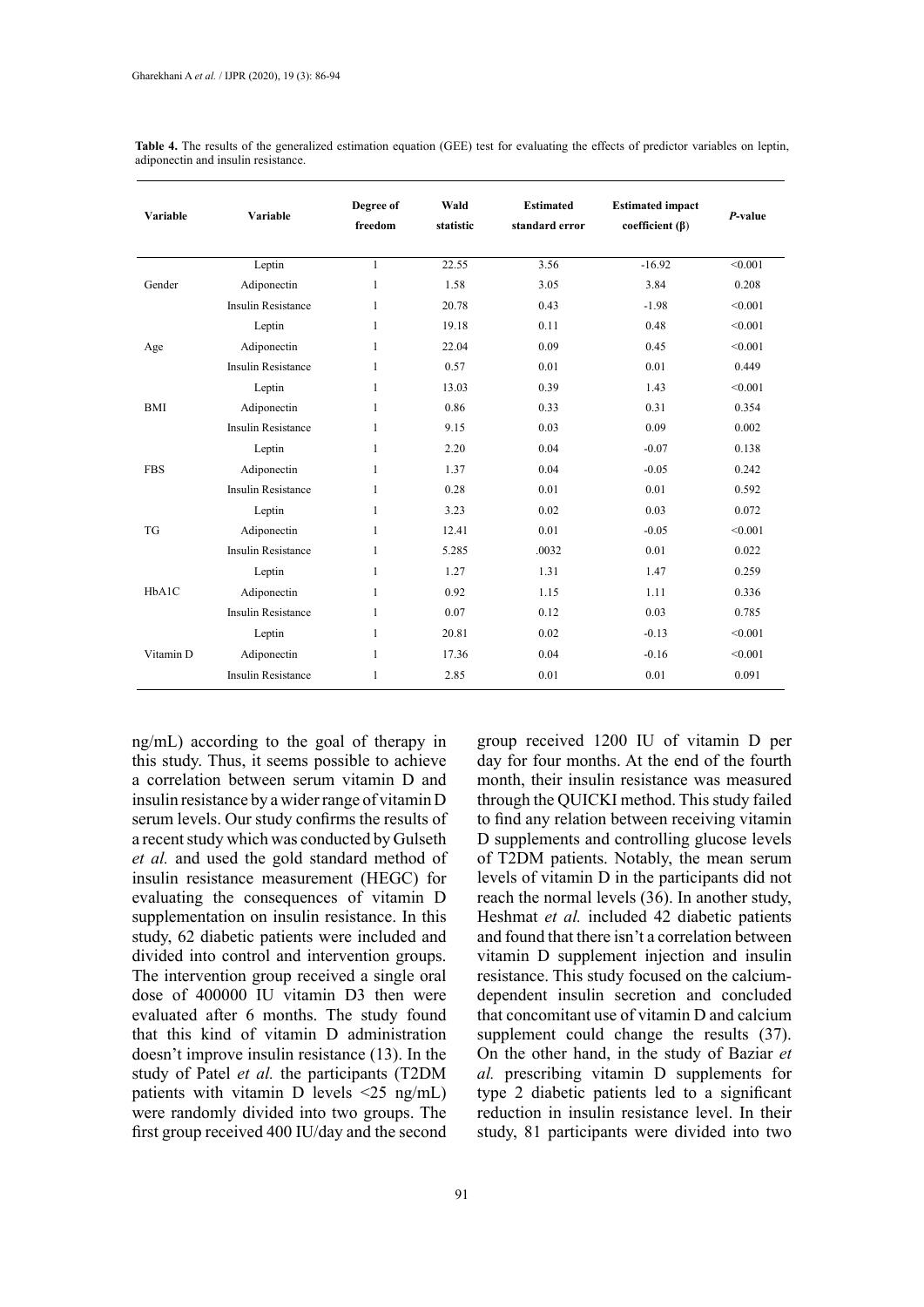groups. The first group received a vitamin D supplement (50000 IU/week for eight weeks) and the second group received a placebo. The insulin resistance of these participants was measured at the beginning of the study and at the end of receiving vitamin D supplement by the HOMA-IR method (38). According to the findings of the mentioned studies, we considered two hypotheses for these controversial correlations between serum vitamin D and insulin resistance; the first one is alterations in detecting insulin resistance by various methods with different sensitivities and the second one is altered goal of vitamin D treatment in different studies.

Similar to the other studies, our results show that BMI has a meaningful effect on insulin resistance due to the higher leptin levels in obese patients, so weight loss is considered as an important strategy in increasing insulin sensitivity (39, 40). Moreover, our research confirms the results of the other studies, demonstrating that aging is a predictor factor for circulating leptin levels (40).

In addition, the result of our study is similar to the findings of studies by Baba-Ahmadi *et al.* and Mantzoros *et al*. which showed an inverse relationship between levels of triglycerides and adiponectin (41, 42). Thus, due to the positive effects of adiponectin on insulin sensitivity and metabolic syndrome, it seems that TG lowering agents can be used as therapeutic options in improving the insulin sensitivity of diabetic patients.

Finally, our study illustrates higher leptin levels along with greater insulin resistance in the female gender. As we know, sex-related hormones and special fat distribution pattern in women (pear-shaped body) provide lower cardiometabolic risk compared to men, independent of higher body fat in women gender (43). Thus, it seems that the inability of the LAR method to detect the effect of fat distribution on insulin resistance (independent of total body fat and leptin) is an important disadvantage in predicting metabolic diseases. So, we suggest separating study groups by gender in studies that use the LAR method as an indicator of insulin resistance.

The significant reduction in adiponectin levels after vitamin D treatment was unexpected in our study. A few numbers of participants, laboratory errors, and the other unknown factors may have led to this issue. So, future studies with a large number of participants and more accurate laboratory tests are suggested. Other limitations in our study include the absence of a control group and lack of some other predictor information (*e.g.* decreased need for anti-diabetic agents), so it can be the subject of research in further studies.

# **Conclusion**

The results showed that treating vitamin D deficiency decreases the circulating leptin and adiponectin but doesn't have a significant effect on LAR. So, we concluded that vitamin D supplementation cannot alter insulin resistance directly, but it may have some beneficial consequences on diabetic patients due to its positive cardiovascular effects and leptin lowering properties.

#### **Acknowledgments**

The authors would like to acknowledge the financial support provided by the Tabriz University of Medical Sciences.

#### **References**

- (1) Palacios C and Gonzalez L. Is vitamin D deficiency a major global public health problem? *J. Steroid Biochem. Mol. Biol.* (2014) 144: 138-45.
- (2) Bachali S, Dasu K, Ramalingam K and Naidu J. Vitamin D deficiency and insulin resistance in normal and type 2 diabetes subjects*. Indian J. Clin. Biochem.* (2013) 28: 74-8.
- (3) Sung CC, Liao MT, Lu KC and Wu CC. Role of vitamin D in insulin resistance*. Biomed. Res. Int.* (2012) 2012: 1-11.
- (4) Zittermann A. Vitamin D in preventive medicine: are we ignoring the evidence? *Br. J. Nutr.* (2003) 89: 552-72.
- (5) Mathieu C, Gysemans C, Giulietti A and Bouillon R. Vitamin D and diabetes*. Diabetologia* (2005) 48: 1247-57.
- (6) Berridge MJ. Vitamin D deficiency and diabetes*. Biochem. J.* (2017) 474: 1321-32.
- (7) Badawi A, Sayegh S, Sadoun E, Al-Thani M, Arora P and Haddad PS. Relationship between insulin resistance and plasma vitamin D in adults*. Diabetes Metab. Syndr. Obes.* (2014) 7: 297-303.
- (8) Fondjo LA, Owiredu WK, Sakyi SA, Laing EF, Adotey-Kwofie MA, Antoh EO and Detoh E.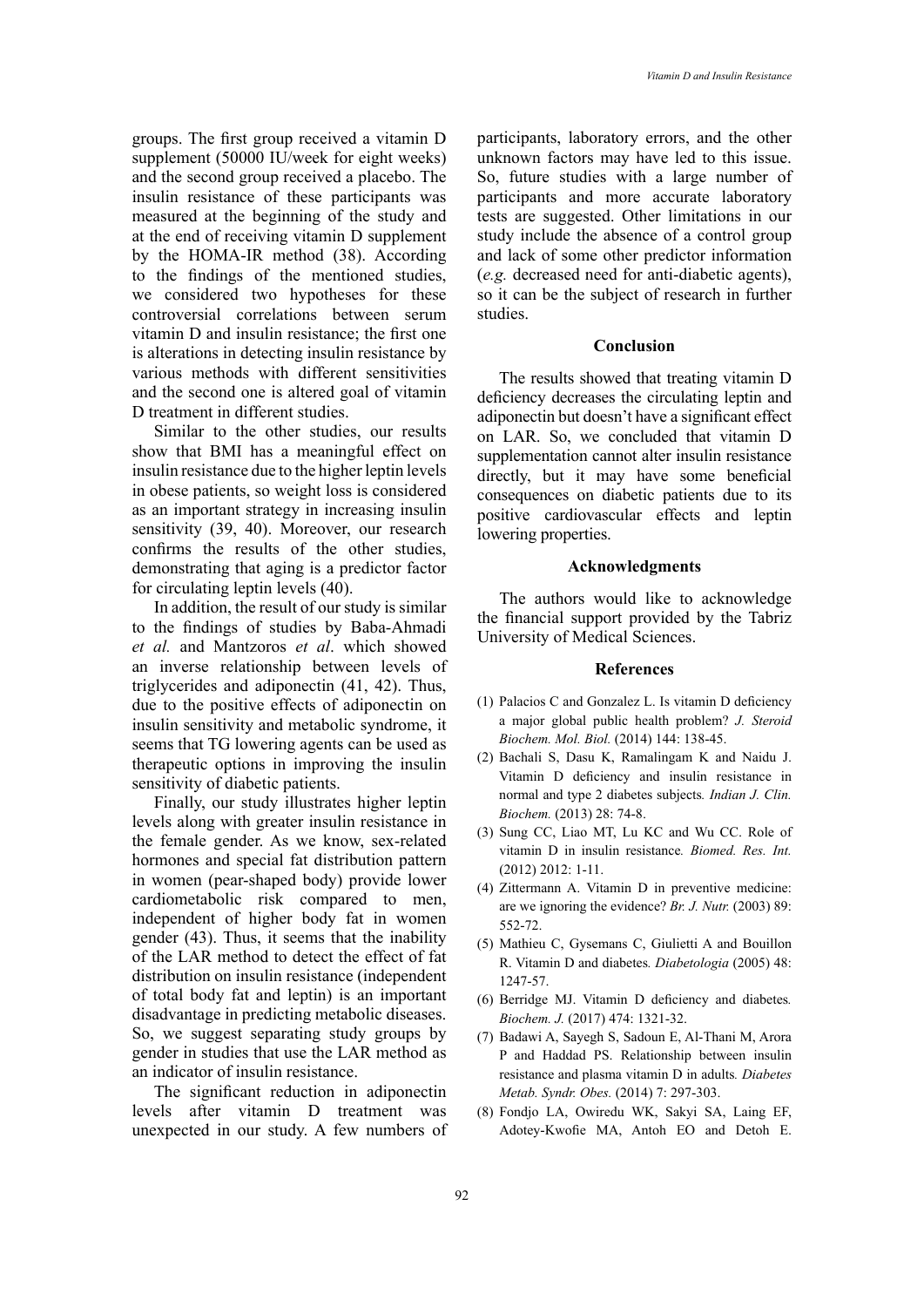Vitamin D status and its association with insulin resistance among type 2 diabetics: A case-control study in Ghana*. PLoS One* (2017) 12: e0175388.

- (9) Durmaz ZH, Demir AD, Ozkan T, Kılınç C, Güçkan R and Meral Tiryaki M. Does vitamin D deficiency lead to insulin resistance in obese individuals*. Biomed. Res.* (2017) 28: 7491-7.
- (10) Hoseini SA, Aminorroaya A, Iraj B and Amini M. The effects of oral vitamin D on insulin resistance in pre-diabetic patients*. J. Res. Med. Sci.* (2013) 18: 47-51.
- (11) Ju SY, Jeong HS and Kim DH. Blood vitamin D status and metabolic syndrome in the general adult population: a dose-response meta-analysis*. J. Clin. Endocrinol. Metab.* (2014) 99: 1053-63.
- (12) Rocha LM, Baldan DCdS, Souza AL, Chaim EA, Pavin EJ and Alegre SM. Body composition and metabolic profile in adults with vitamin D deficiency*. Revista de Nutrição* (2017) 30: 419-30.
- (13) Gulseth HL, Wium C, Angel K, Eriksen EF and Birkeland KI. Effects of vitamin D supplementation on insulin sensitivity and insulin secretion in subjects with type 2 diabetes and vitamin D deficiency: a randomized controlled trial*. Diabetes Care* (2017) 40: 872-8.
- (14) DeFronzo RA, Tobin JD and Andres R. Glucose clamp technique: a method for quantifying insulin secretion and resistance*. Am. J. Physiol. Endocrinol. Metab.* (1979) 237: E214.
- (15) Katz A, Nambi SS, Mather K, Baron AD, Follmann DA, Sullivan G and Quon MJ. Quantitative insulin sensitivity check index: a simple, accurate method for assessing insulin sensitivity in humans*. J. Clin. Endocrinol. Metab.* (2000) 85: 2402-10.
- (16) Saad MF, Anderson RL, Laws A, Watanabe RM, Kades WW, Chen YDI, Sands RE, Pei D, Savage PJ and Bergman RN. A comparison between the minimal model and the glucose clamp in the assessment of insulin sensitivity across the spectrum of glucose tolerance*. Diabetes* (1994) 43: 1114-21.
- (17) Singh B and Saxena A. Surrogate markers of insulin resistance: A review*. World J. Diabetes* (2010) 1: 36- 47.
- (18) Xiang A, Watanabe R and Buchanan T. HOMA and Matsuda indices of insulin sensitivity: poor correlation with minimal model-based estimates of insulin sensitivity in longitudinal settings*. Diabetologia* (2014) 57: 334-8.
- (19) Ferrara CM and Goldberg AP. Limited value of the homeostasis model assessment to predict insulin resistance in older men with impaired glucose tolerance*. Diabetes Care* (2001) 24: 245-9.
- (20) Inoue M, Maehata E, Yano M, Taniyama M and Suzuki S. Correlation between the adiponectin-leptin

ratio and parameters of insulin resistance in patients with type 2 diabetes*. Metabolism* (2005) 54: 281-6.

- (21) Matsuhisa M, Yamasaki Y, Emoto M, Shimabukuro M, Funahashi T and Matsuzawa Y. A novel index of insulin resistance determined from the homeostasis model assessment index and adiponectin levels in Japanese subjects*. Diabetes Res. Clin.* (2007) 77: 151-4.
- (22) Hung AM and Ikizler TA. Factors determining insulin resistance in chronic hemodialysis patients. In: *Hemodialysis*. Karger Publishers, Basel, Switzerland (2011) 127-34.
- (23) Hung AM, Sundell MB, Egbert P, Siew ED, Shintani A, Ellis CD, Bian A and Ikizler TA. A comparison of novel and commonly-used indices of insulin sensitivity in African American chronic hemodialysis patients*. Clin. J. Am. Soc. Nephro.* (2011) 6: 767-74
- (24) Oda N, Imamura S, Fujita T, Uchida Y, Inagaki K, Kakizawa H, Hayakawa N, Suzuki A, Takeda J and Horikawa Y. The ratio of leptin to adiponectin can be used as an index of insulin resistance*. Metabolism* (2008) 57: 268-73.
- (25) Finucane F, Luan J, Wareham N, Sharp S, O'Rahilly S, Balkau B, Flyvbjerg A, Walker M, Højlund K and Nolan J. Correlation of the leptin: adiponectin ratio with measures of insulin resistance in non-diabetic individuals*. Diabetologia* (2009) 52: 2345-9.
- (26) Satoh N, Naruse M, Usui T, Tagami T, Suganami T, Yamada K, Kuzuya H, Shimatsu A and Ogawa Y. Leptin-to-adiponectin ratio as a potential atherogenic index in obese type 2 diabetic patients*. Diabetes Care* (2004) 27: 2488-90.
- (27) Makni E, Moalla W, Lac G, Aouichaoui C, Cannon D, Elloumi M and Tabka Z. The homeostasis model assessment-adiponectin (HOMA-AD) is the most sensitive predictor of insulin resistance in obese children. *Ann. Endocrinol. (Paris)* (2012) 73: 26-33.
- (28) Frühbeck G, Catalán V, Rodríguez A and Gómez-Ambrosi J. Adiponectin-leptin ratio: a promising index to estimate adipose tissue dysfunction. Relation with obesity-associated cardiometabolic risk*. Adipocyte* (2018) 7: 57-62.
- (29) Montazerifar F, Karajibani M, Keikhaie MA, Mohammadi M, Jouy SH and Rezaie M. Serum adiponectin and vaspin levels in abdominal obesity and type 2 diabetes mellitus*. Iran. J. Diabetes Obesity* (2018) 10: 23-30
- (30) Gijón-Conde T, Graciani A, Guallar-Castillón P, Aguilera MT, Rodríguez-Artalejo F and Banegas JR. Leptin reference values and cutoffs for identifying cardiometabolic abnormalities in the Spanish population*. Revista Española de Cardiología (English Edition)* (2015) 68: 672-9.